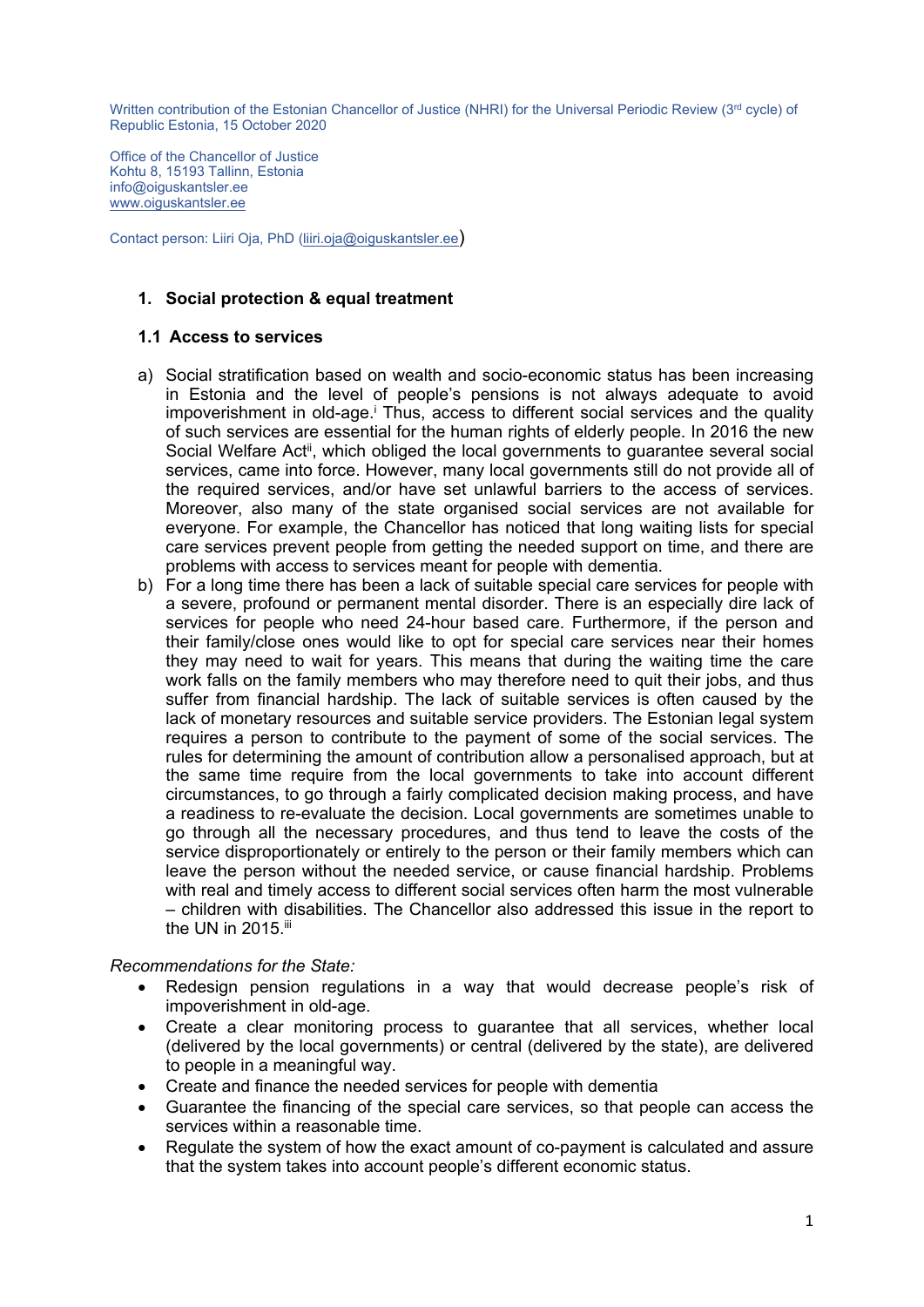Office of the Chancellor of Justice Kohtu 8, 15193 Tallinn, Estonia info@oiguskantsler.ee [www.oiguskantsler.ee](http://www.oiguskantsler.ee)

Contact person: Liiri Oja, PhD [\(liiri.oja@oiguskantsler.ee](mailto:liiri.oja@oiguskantsler.ee))

- Analyse how special care services are funded, find additional funds for services and make additional commitments to find missing service providers.
- Guarantee all necessary services and support for children with disabilities irrespective of their geographical location, and provide necessary data regarding this for better human rights monitoring.
- e Harmonise different educational, social and health care services for children with disabilities into one functioning unison to avoid the unnecessary bureaucratic burden and unclear processes that delay the delivery of services that are necessary for the protection of their human rights.

## **1.2 Discrimination**

The Estonian Equal Treatment Act $^{\sf iv}$  protects against discrimination on the basis of nationality (ethnicity), race, colour, religion or belief, age, disability or sexual orientation. According to the Equal Treatment Act, it is prohibited to discriminate against anyone on the basis of religion or belief, age, disability or sexual orientation only in situations related to employment (including vocational training). This means that it is very difficult for <sup>a</sup> person to protect their rights if they are discriminated against by <sup>a</sup> private person in <sup>a</sup> situation outside the field of work.

### *Recommendations for the State:*

- Amend the Equal Treatment Act so that the law prohibits discrimination on the grounds of religion or belief, age, disability or sexual orientation also in areas other than work (for example, access to social welfare, social security and health care services; access to educational and other public products and services including housing).
- Ratify the Optional Protocol to the Convention on the Elimination of All Forms of Discrimination against Women.

# **1.3 Elderly people in the society**

The Chancellor of Justice has received many applications concerning the treatment of elderly people. There has also been media coverage of age discrimination in employment, showing that stereotypes regarding age are widespread in society affecting not only people in age groups 60+, but also the middle-aged. However, it is often difficult to prove that unfavourable treatment (e.g. <sup>a</sup> person was not invited to <sup>a</sup> job interview although they met the selection criteria) took place because of the age, and proving of that can be very burdensome for the person. In addition to the employment context, the unfavourable treatment also appears in other fields of life. For example, data collection polls often exclude people who are 75 and older; there are very few initiatives that support and encourage elderly people to continue actively participating in the society (for example in the sports field); sometimes people over 65 years cannot participate in certain workshops/trainings. It is difficult to protect oneself against discrimination outside the employment context since the regulation does not provide enough protection against discrimination in other fields.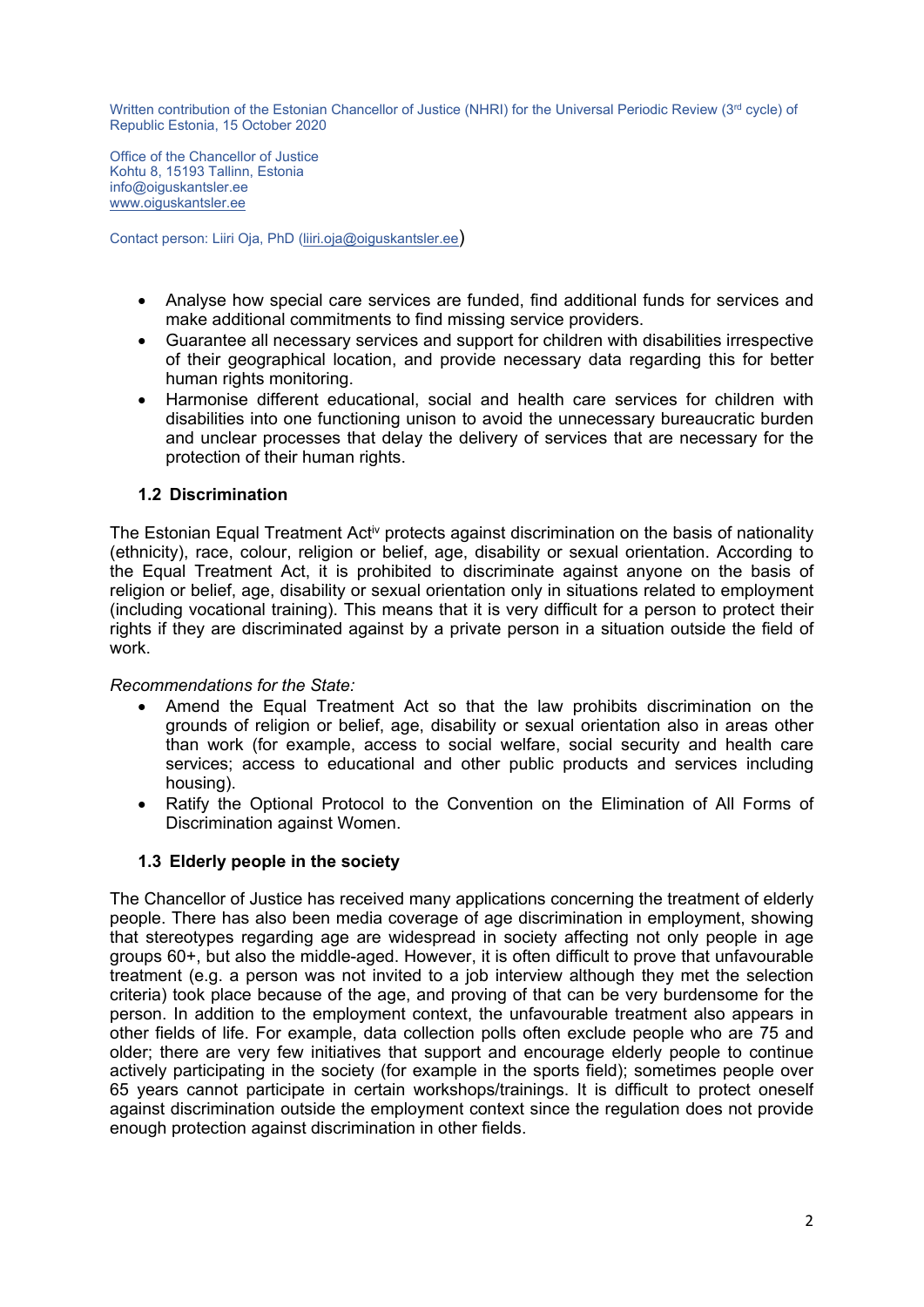Office of the Chancellor of Justice Kohtu 8, 15193 Tallinn, Estonia info@oiguskantsler.ee [www.oiguskantsler.ee](http://www.oiguskantsler.ee)

Contact person: Liiri Oja, PhD [\(liiri.oja@oiguskantsler.ee](mailto:liiri.oja@oiguskantsler.ee))

#### *Recommendations for the State*:

- 6 Amend the Equal Treatment Act so that it provides protection against age discrimination not only in employment but also in other areas of society (e.g. access to goods, services and housing, education, social services)
- Take effective measures to protect people from discrimination in employment. Such measures should include raising awareness among employers, supporting victims of discrimination in protecting their rights, and an effective follow-up.
- Collect data without direct or indirect age discrimination.
- Take measures to encourage the participation of older people in all areas of society.

## **2. Health care**

Accessing primary care may become difficult in the long run due to <sup>a</sup> shortage of general practitioners willing to provide services under the current list-based and ownership-based system. Currently, the problem is acute mostly in rural areas, but similar worrying patterns can be detected also in cities. Many health care services are provided in larger towns to ensure quality and expediency. Therefore, people have to leave their place of residence to receive necessary health care services. Due to the unavailability of (accessible) transport services<sup>v</sup>, health services may also become inaccessible for some people. There are still hospitals, general practitioners' offices, dentists and other healthcare facilities operating in older buildings that are not accessible for all. Consequently, <sup>a</sup> person might not have access to healthcare services. There is no action plan with clear timelines, benchmarks and budget allocations in place that would map existing accessibility barriers and would provide measures necessary to guarantee access to health care.

Moreover, the quality of services is not universal in all parts of Estonia, and some services (e.g. palliative care) are just not available at all in some geographical locations. In addition, there are services that remain inaccessible due to poor organisation. For example, there are problems with the availability of rehabilitation and speech therapy services that are organised in silos, which are forcing the person to move between service providers instead of one person supporting the rights-holder throughout their journey. Moreover, timely access to psychiatric care is not provided and children need parental consent to see a psychiatrist<sup>vi</sup>.

The area of patient testaments (wills) is also causing problems in practice. In Estonia, patients can give end-of-life orders in the context of the provision of health care services, but as their consideration is not sufficiently regulated, <sup>a</sup> system has not been created through which <sup>a</sup> health care professional would see these orders easily and quickly. *Recommendations for the State*:

- Amend the organisation of primary health care so that primary health care is reasonably guaranteed regardless of <sup>a</sup> person's place of residence.
- Ensure accessible transport services that support people'<sup>s</sup> access to and from the healthcare provider and guarantee affordable accommodation for outpatients when needed.
- e Guarantee <sup>a</sup> uniform quality of services by enhancing supervision and establishing common standards.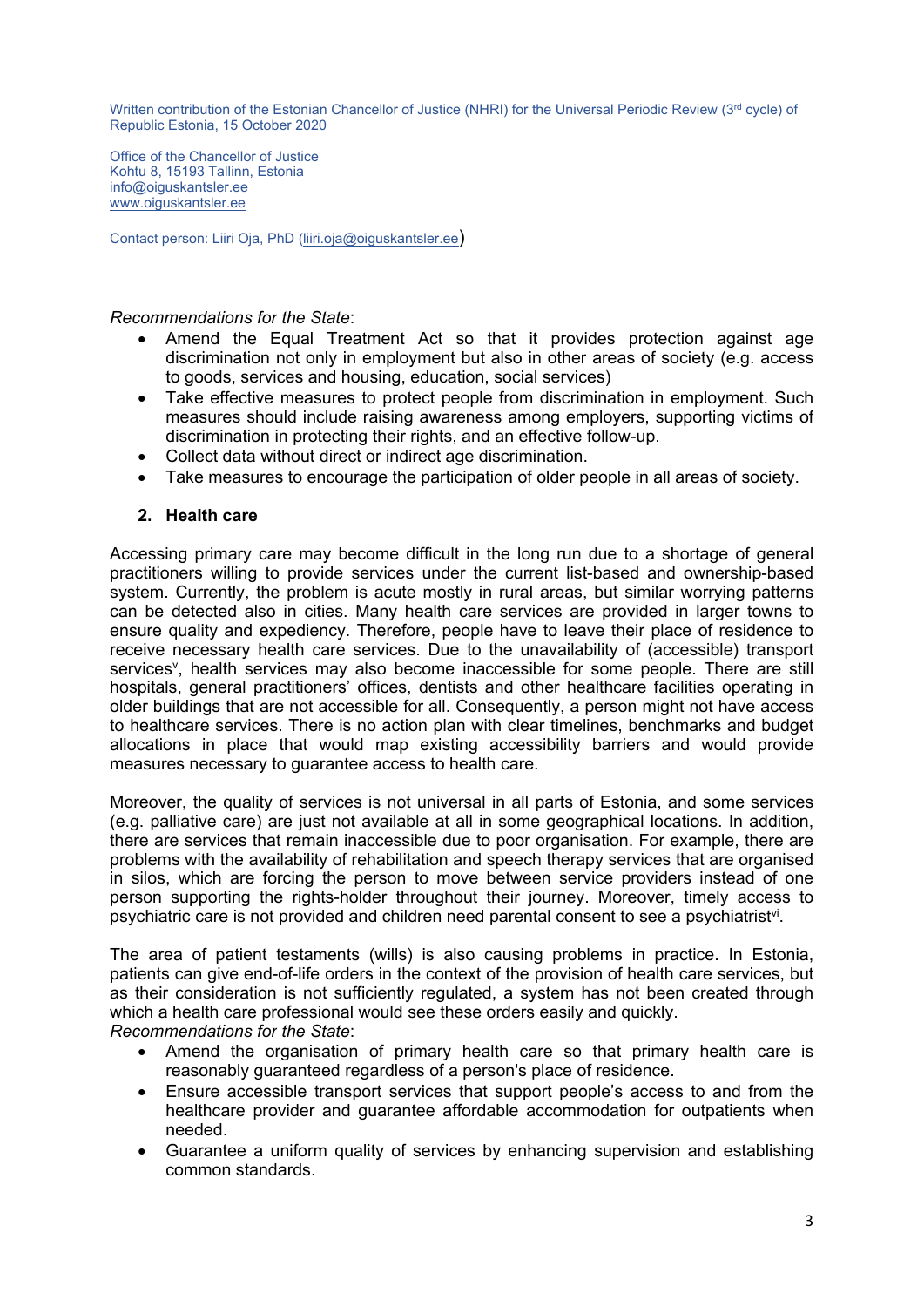Office of the Chancellor of Justice Kohtu 8, 15193 Tallinn, Estonia info@oiguskantsler.ee [www.oiguskantsler.ee](http://www.oiguskantsler.ee)

Contact person: Liiri Oja, PhD [\(liiri.oja@oiguskantsler.ee](mailto:liiri.oja@oiguskantsler.ee))

- Reorganize rehabilitation treatment and therapy services so that <sup>a</sup> person's need for the service is assessed only once and they receive the necessary service from one place.
- Increase funding for psychiatric care and ensure the availability of specialists.
- Remove the parental consent requirement from the Mental Health Act.
- Redesign the use of patient testaments in practice.

### **3. Education**

According to the law, the services of <sup>a</sup> special education teacher, <sup>a</sup> speech therapist, <sup>a</sup> psychologist and a social educator must be available to children in all schools<sup>vii</sup>. Unfortunately, such support services are not available in all schools. There are also problems with finding necessary support persons for children with special needs. The legislation allows for <sup>a</sup> wide range of support measures to be used, e.g. <sup>a</sup> personalised curriculum, individual lessons, etc. However, the measures provided are not sufficiently implemented in practice. Applications to the Chancellor of Justice demonstrate that support services are not available to children in all kindergartens and schools. Furthermore, the lack of specialists is even more acute in schools that teach in Russian.

Schools and kindergartens for Russian-speaking and Estonian-speaking children are still operating side by side. However, there are some problems in educational institutions that teach predominantly in Russian that can impact children'<sup>s</sup> right to education. For example, there are problems with teacher'<sup>s</sup> Estonian language proficiency, the schools may not follow national curricula, students are not being offered sufficient support or the teachers do not have the opportunity to participate in trainings due to lack of language skills. As <sup>a</sup> result, Russian-speaking students are lagging behind in education. This in turn can hinder their equal opportunities for further studies and career choices.

Furthermore, there are also problems with providing education for children who stay with their parents in Estonia on <sup>a</sup> long-term visa and whose place of residence is not registered in the Estonian Population Register. Namely, the Pre-school Child Care Institutions Act and the Basic Schools and Upper Secondary Schools Act do not oblige the local government to organise the education of these children.

### *Recommendations for the State:*

- Increase funding for support services, and monitor pre-emptively the quality of how these services are provided.
- Ensure that there is <sup>a</sup> structural support (e.g. working conditions) for specialists who are providing the necessary services.
- Ensure that schools provide support services according to the real needs of children.
- e Ensure that children who are studying in schools that teach predominantly in Russian have equal access to education and career opportunities.
- e Regulate in law the obligation to provide education for children staying in Estonia on <sup>a</sup> long-term visa and, if necessary, supplement the financing of local governments for students who do not have <sup>a</sup> residence registration in the Estonian Population Register.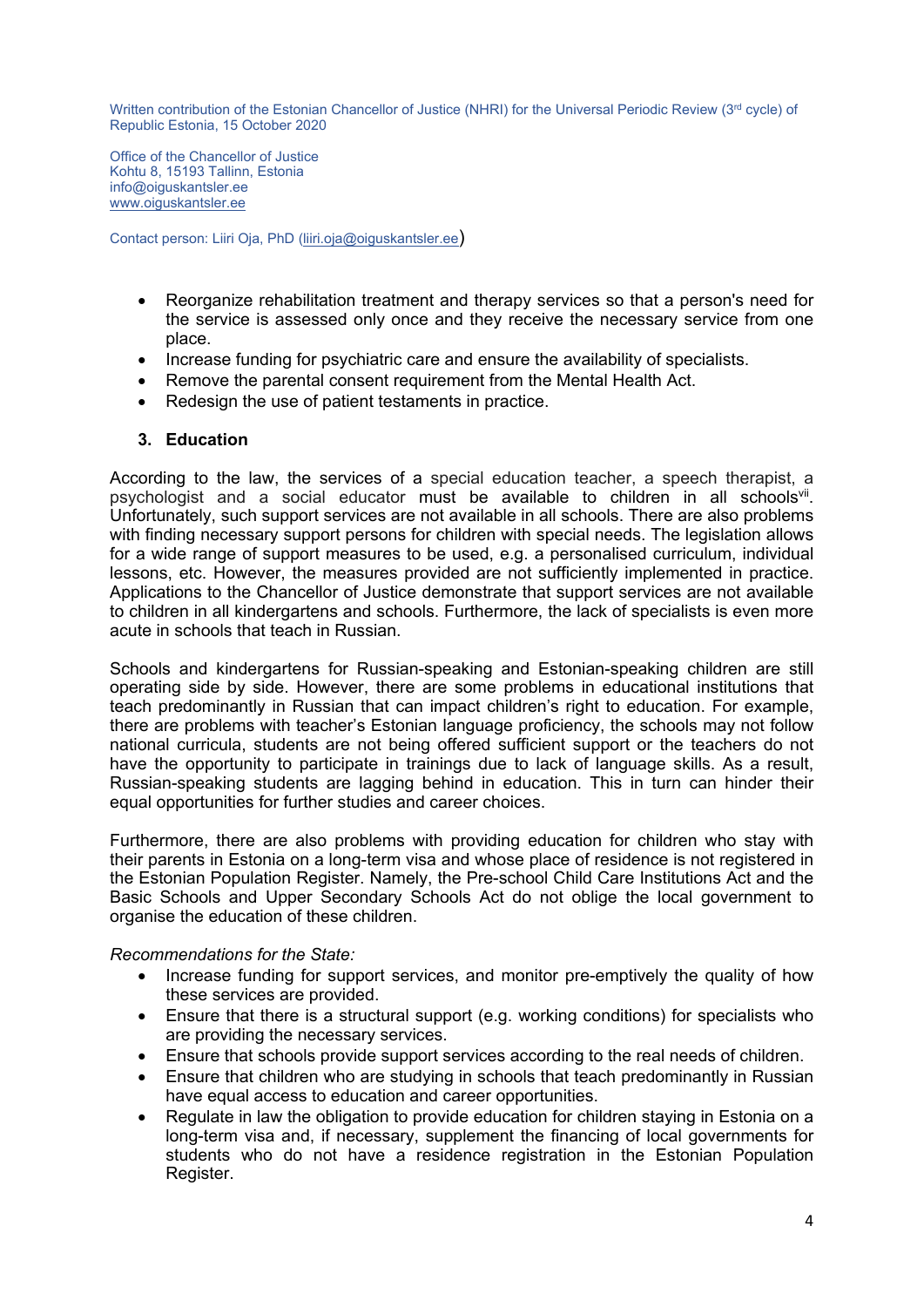Office of the Chancellor of Justice Kohtu 8, 15193 Tallinn, Estonia info@oiguskantsler.ee [www.oiguskantsler.ee](http://www.oiguskantsler.ee)

Contact person: Liiri Oja, PhD [\(liiri.oja@oiguskantsler.ee](mailto:liiri.oja@oiguskantsler.ee))

## **4. Children'<sup>s</sup> Rights**

The large number of applications and telephone calls received by the Chancellor of Justice concerning custody matters indicates serious problems in ensuring the best interests of the child after the parental separation. Thus, it is necessary to offer parents significantly more opportunities to use counselling services. Counselling and mediation should take place before the parties go to court. Counselling services have to be available everywhere in Estonia (not just in <sup>a</sup> few bigger towns) and also affordable for parents, or subsidised by the state where necessary. The state must make parental skills education available through offering more training and counselling for the development of parental skills. Promoting positive parenting practices and developing parental skills is necessary for better protection of children'<sup>s</sup> rights.

### *Recommendations for the State:*

- Provide parents with information and advice on custody matters and existing counselling opportunities (e.g. sharing the necessary information online).
- Improve the availability of family counselling and mediation services, as well as provide courts and local governments with information on service providers and funding opportunities.
- Ratify Optional Protocol to the Convention on the Rights of the Child on <sup>a</sup> communications procedure.

### **5. Presumption of innocence in practice**

Presumption of innocence is an important fundamental right enshrined in both the Estonian Constitution<sup>viii</sup> and the Code of Criminal Procedure. Art 22 of the Constitution provides that no one may be deemed guilty of <sup>a</sup> criminal offence before he or she has been convicted in <sup>a</sup> court and before the conviction has become final. The requirement of presumption of innocence directly binds police officers, prosecutors, judges and other public officials. The European Court of Human Rights has ruled that no official may convey the conviction that <sup>a</sup> person is guilty of <sup>a</sup> criminal offense before the conviction takes effect. However, expressing doubts and informing the public about the content of the charges is generally considered permissible. However, the choice of words and expressions must be considered very carefully. Everyone has the right to <sup>a</sup> fair and impartial trial, and no one shall be condemned before the public. In practice, there are cases where compliance with the presumption of innocence is questionable.

### *Recommendation for the State:*

- Ensure that the presumption of innocence is respected in practice when the state is planning or conducting proceedings (e.g. where, when and how to detain <sup>a</sup> person; when to conduct <sup>a</sup> search), and when informing the public.
- **6. Financial exclusion**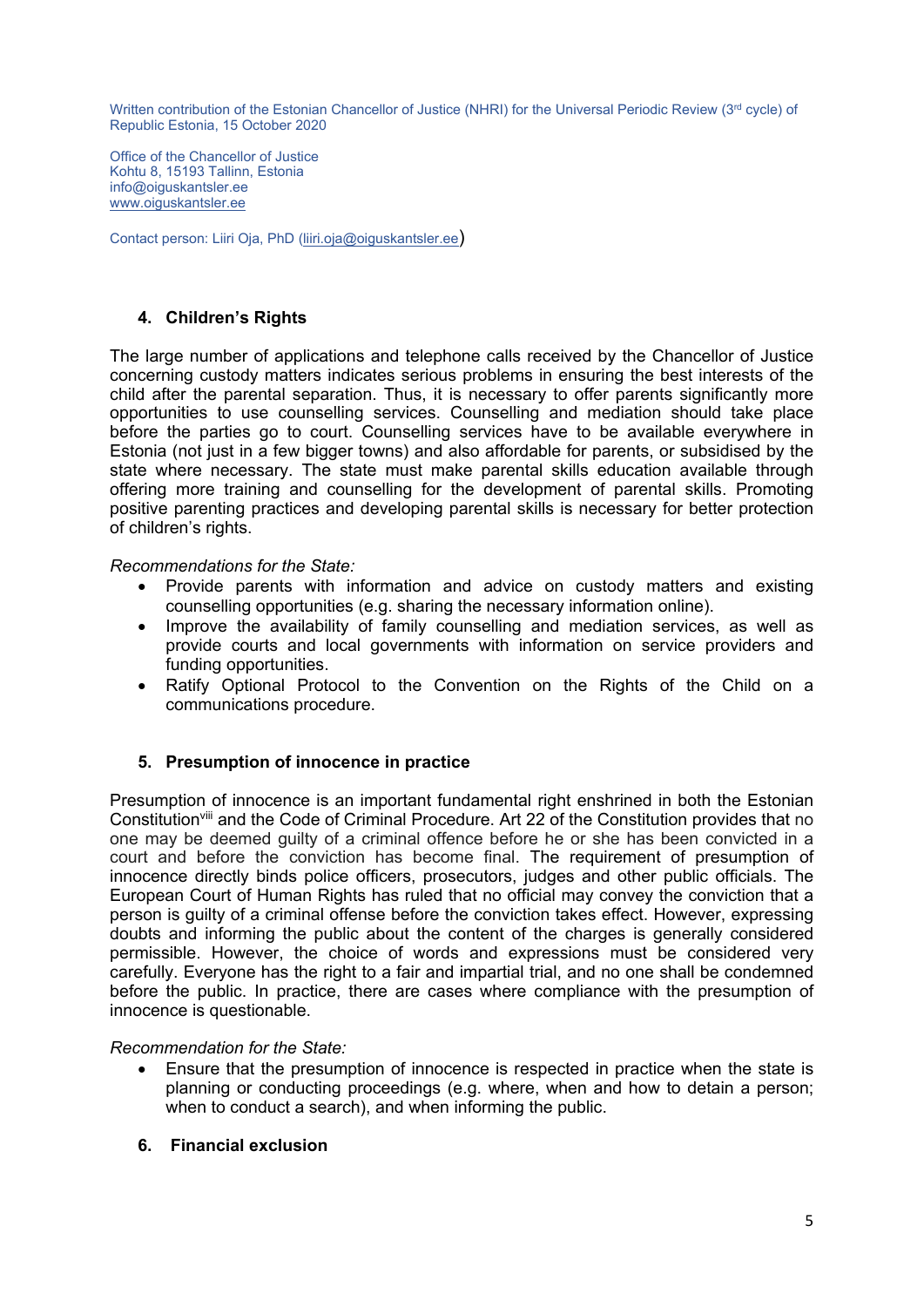Office of the Chancellor of Justice Kohtu 8, 15193 Tallinn, Estonia info@oiguskantsler.ee [www.oiguskantsler.ee](http://www.oiguskantsler.ee)

Contact person: Liiri Oja, PhD [\(liiri.oja@oiguskantsler.ee](mailto:liiri.oja@oiguskantsler.ee))

In Estonia, banks' risk management results in customers being selected more carefully and thus less commercially attractive or so-called higher-risk customers are not getting serviced. For example, banks are restricting Internet banking, card payments or ATM use of people who are debtors in enforcement proceedings, or people'<sup>s</sup> bank accounts are shut down without <sup>a</sup> chance to reopen due to unusual transactions (in case of suspicion of money laundering). This puts people in <sup>a</sup> very difficult situation: without <sup>a</sup> bank account <sup>a</sup> person cannot pay for utilities, the kindergarten fee or make other similar payments that are integral and necessary part of everyday life. Closing accounts also restricts people's access to court as <sup>a</sup> state fee necessary for filing <sup>a</sup> complaint must also be paid via <sup>a</sup> bank transfer. A bank must ensure that <sup>a</sup> person can use basic payment services for the amount not seized in enforcement proceedings: it is not legal to restrict <sup>a</sup> person'<sup>s</sup> right to make payments by <sup>a</sup> debit card, transfers in the Internet bank and withdraw money from an ATM.

The possibility to use <sup>a</sup> bank account significantly affects people's fundamental rights, because without an account it is impossible or very difficult to exercise property rights (art 32 of the Constitution), participate in business (art 31 of the Constitution), engage in selffulfilment (art 19 of the Constitution), take care of one's family and children (§ 27 of the Constitution) or to apply to <sup>a</sup> court for the protection of their rights (§ 15 of the Constitution). Restrictions on a bank account further increase a debtor's financial exclusion and make it more difficult to re-pay the debt, which must be avoided in accordance with the Payment Accounts Directive and the European Commission's recommendations.

#### *Recommendations for the State:*

- Strengthen supervision of restrictions on bank payment services.
- Ensure that people have access to <sup>a</sup> bank account.